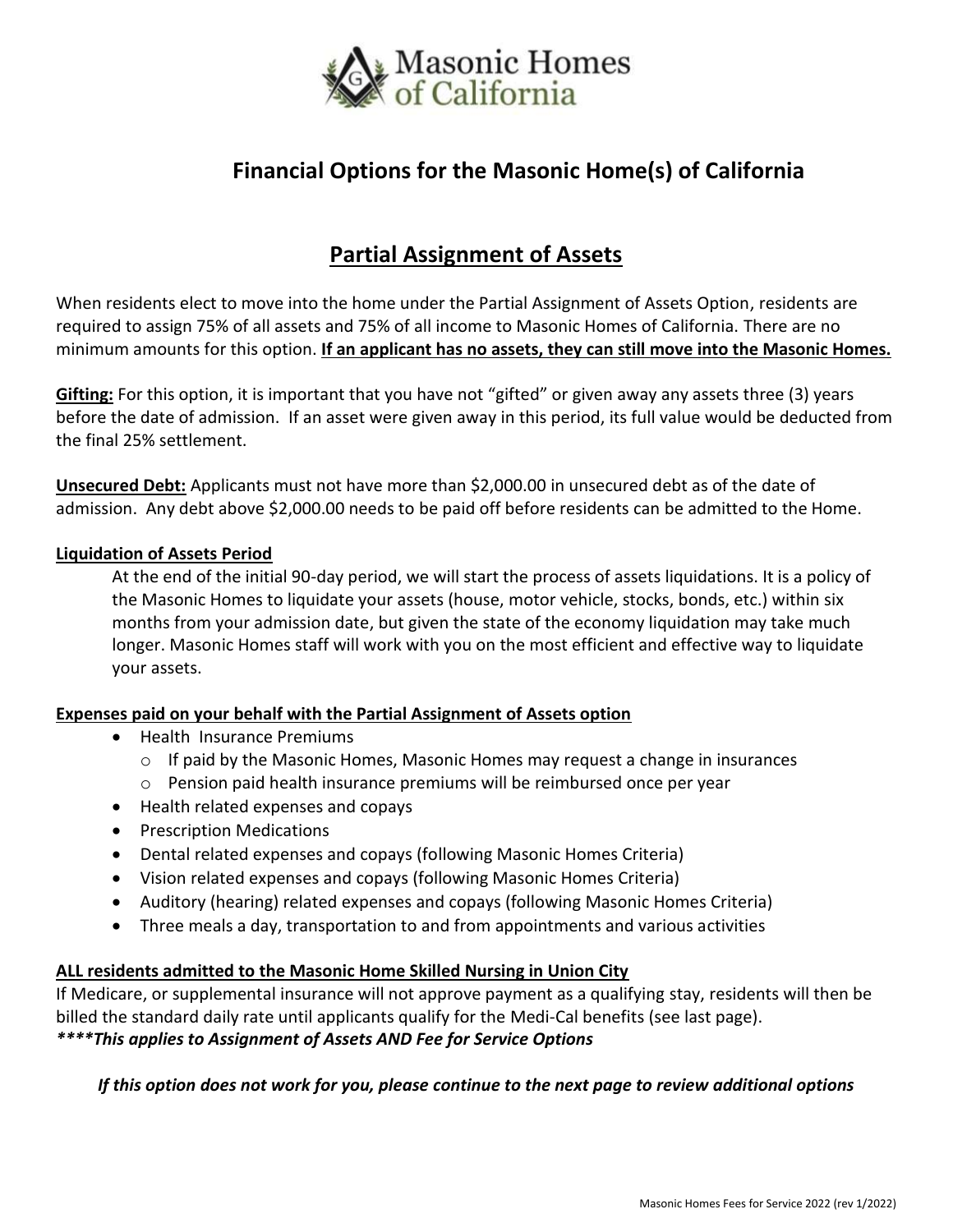

# **Masonic Home Union City Fee for Service Rates 2022 Single Residency (Studio Apartments only)**

# **Independent Living**

### **Option One** • Entrance Fee: \$126,801

- Monthly Rent: \$2,827 \$3,435 per month
- Minimum Monthly Income \$4,949 \$6,012 (proof of income is required)
- Minimum Net Assets: \$204,621 (proof of assets are required)
- Non Refundable Application fee \$500

### **Option Two** • No Entrance Fee

- Monthly Rent \$5,230 \$5,630 per month
- Minimum Monthly Income \$8,108 \$9,852 (proof of income is required)
- No Minimum Asset Requirements
- Non-Refundable Application fee \$500

# **Assisted Living**

### **Option One** • Entrance Fee: \$58,458

- Monthly Rent and Care: \$4,785 \$5,659 per month
- Minimum Monthly Income \$7,179 \$8,491 (proof of income is required)
- Minimum Net Assets: \$87,690 (proof of assets are required)
- Non-Refundable Application fee \$500

### **Option Two** • No Entrance Fee

- Monthly Rent and Care: \$6,294 \$7,445 per month
- Minimum Monthly Income \$9,441 \$11,169 (proof of income is required)
- No Minimum Asset Requirements
- Non-Refundable Application fee \$500

## **Assisted Living at The Pavilion**

### **Option One** • Entrance Fee: \$66,000

- Monthly Rent and Care: \$4,600 \$8,000 per month
- Minimum Monthly Income \$7,200 \$10,600 (proof of income is required)
- Minimum Net Assets: \$89,000 (proof of assets are required)
- Non-Refundable Application fee \$500

### **Option Two** • No Entrance Fee

- Monthly Rent and Care: \$6,400 \$9,800 per month
- Minimum Monthly Income \$9,600 \$13,000 (proof of income is required)
- No Minimum Asset Requirements
- Non-Refundable Application fee \$500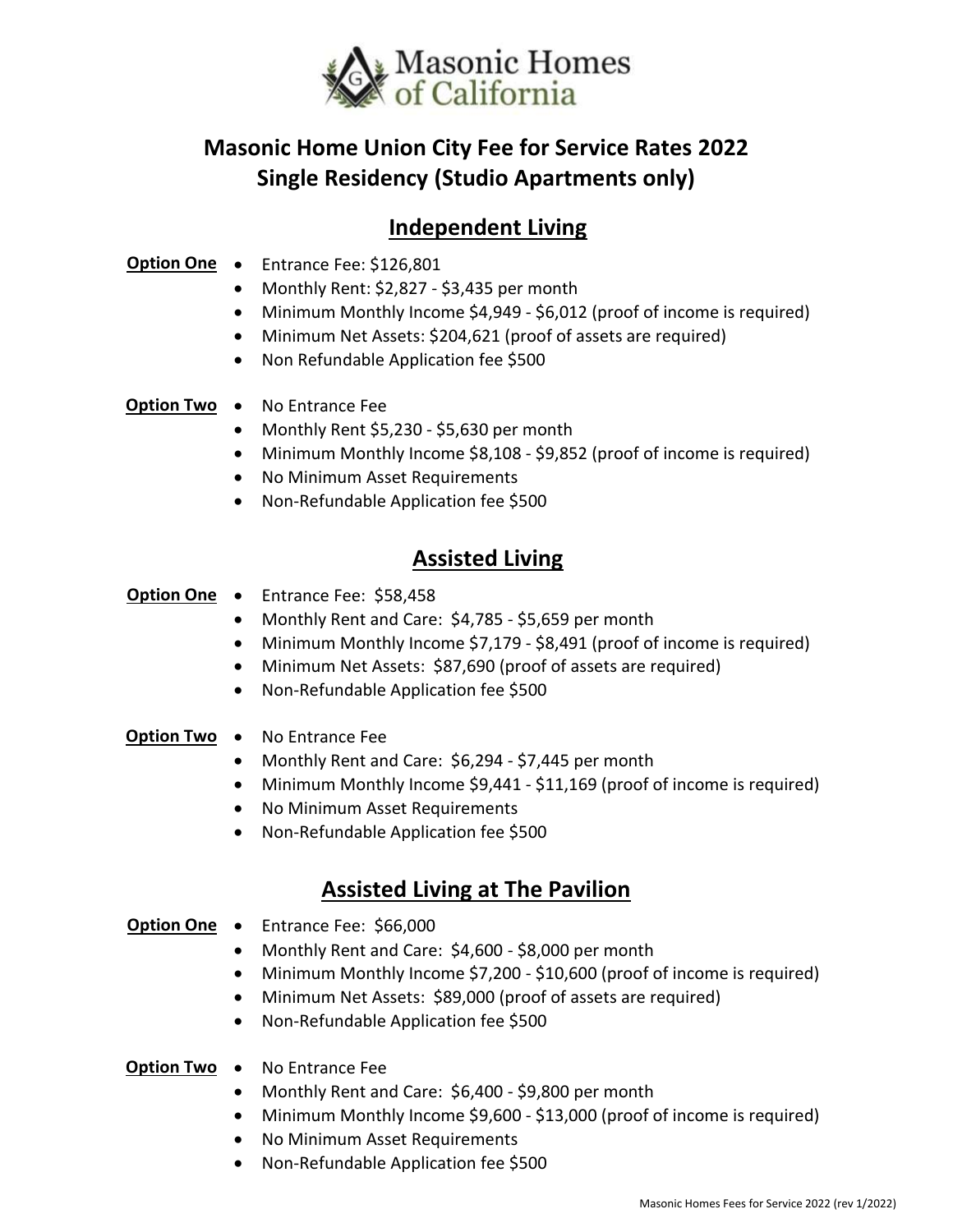

# **Masonic Home Union City Fee for Service Rates 2022 One Bedroom Apartments (couples only)**

## **Independent Living**

### **Option One** • Entrance Fee: \$210,467

- Monthly Rent: \$4,210 \$4,758 per month
- Spouse: \$1,055 additional per month
- Minimum Combined Monthly Income \$9,206 \$10,160 (proof of income is required)
- Minimum Net Assets: \$368,319 (proof of assets are required)
- Non Refundable Application fee \$500
- **Option Two** Entrance Fee: \$266,592
	- Monthly Rent: \$3,742 \$4,228 per month
	- Spouse: \$1,055 additional per month
	- Minimum Combined Monthly Income \$8,387 \$9,243 (proof of income is required)
	- Minimum Net Assets: \$466,587 (proof of assets are required)
	- Non Refundable Application fee \$500

### **Option Three** • No Entrance Fee

- Monthly Rent \$7,718 \$8,720
- Spouse: \$1,055 additional per month
- Minimum Combined Monthly Income \$15,348 \$17,105 (proof of income is required)
- No Minimum Asset Requirements
- Non Refundable Application fee \$500

## **Assisted Living**

- **Option One**  Entrance Fee: \$105,234
	- Monthly Rent and Care: \$5,872 \$6,945 per month
	- Spouse: \$1,404 additional per month
	- Minimum Combined Monthly Income \$10,912 \$12,521 (proof of income is required)
	- Minimum Net Assets: \$157,851 (proof of assets are required)
	- Non Refundable Application fee \$500

### **Option Two** • Entrance Fee: \$147,328

- Monthly Rent and Care: \$5,219 \$6,176 per month
- Spouse: \$1,404 additional per month
- Minimum Combined Monthly Income \$9,936 \$11,365 (proof of income is required)
- Minimum Net Assets: \$220,989 (proof of assets are required)
- Non Refundable Application fee \$500

### **Option Three** • No Entrance Fee

- Monthly Rent and Care: \$8,590 \$10,161 per month
- Spouse: \$1,404 additional per month
- Minimum Combined Monthly Income \$14,990 \$17,343 (proof of income is required)
- No Minimum Asset Requirements
- Non Refundable Application fee \$500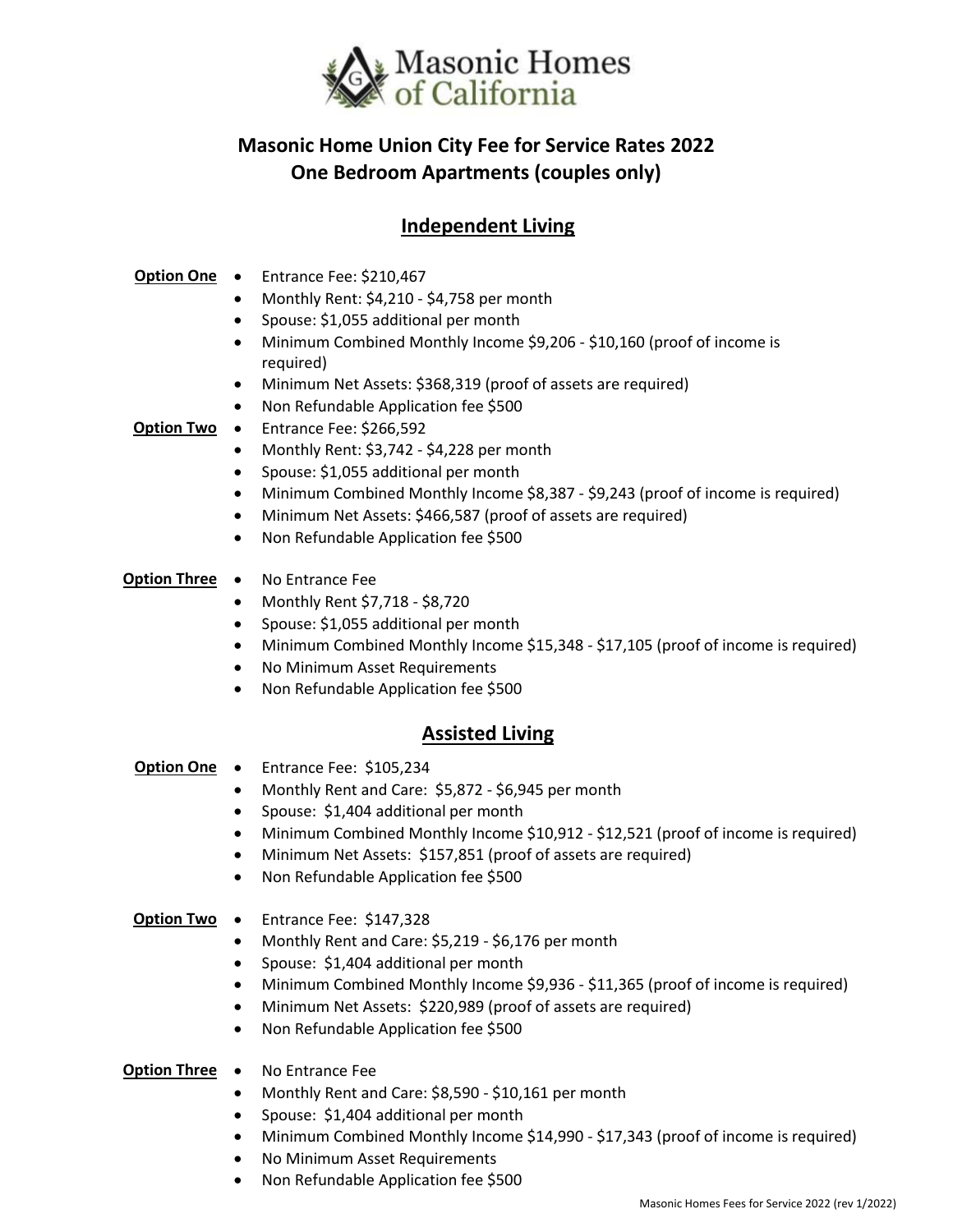

# **Masonic Home Union City Fee for Service Rates 2022**

## **Memory Care**

## **(Secured Dementia and Alzheimer's Care in Traditions and at the Pavilion)**

### **Private Rooms** • No Entrance Fee

- Monthly Rent and Care: \$8,500 \$11,500
- Minimum Monthly Income \$13,823 (proof of income is required)
- No Minimum Asset Requirements
- Non Refundable Application fee \$500

## **SKILLED NURSING COMMUNITY**

### **Semi Private Rooms** • No Entrance Fee

- Daily Rate \$424
- Minimum Monthly Income for Semi Private Rooms \$15,347 \$17,942 (proof of income is required)
- No Minimum Asset Requirements
- Non Refundable Application fee \$500

### **Private Rooms** • No Entrance Fee

- Daily Rate \$636
- Minimum Monthly Income for Private Rooms \$15,347 \$17,942 (proof of income is required)
- No Minimum Asset Requirements
- Non Refundable Application fee \$500

A Masonic Homes adjustment will be applied for Masonic Homes residents

### **ALL residents admitted to the Masonic Home Skilled Nursing in Union City**

If Medicare, or supplemental insurance will not approve payment as a qualifying stay. Residents will then be billed the standard daily rate until applicants qualify for the Medi-Cal benefits. *\*\*\*\*This applies to Assignment of Assets AND Fee for Service Options\*\*\*\**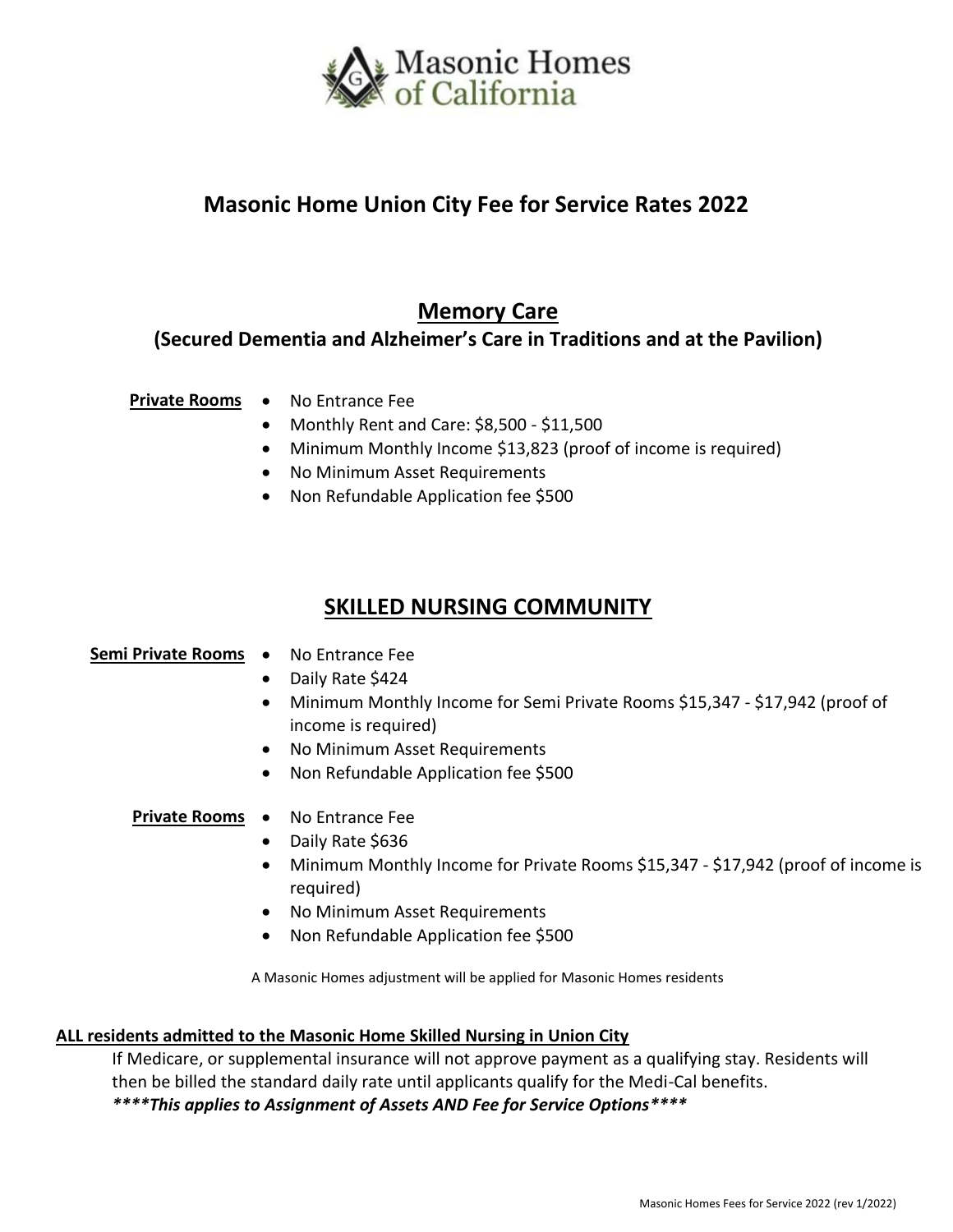

# **Masonic Home Covina Fee for Service Rates 2022 Single Residency One Bedroom Apartments**

# **Independent Living**

## **Option One** • Entrance Fee: \$210,467

- Monthly Rent: \$4,210 per month
- Minimum Monthly Income \$7,365 (proof of income is required)
- Minimum Net Assets: \$368,319 (proof of assets are required)
- Non Refundable Application fee \$500
- **Option Two** Entrance Fee: \$266,592
	- Monthly Rent: \$3,742 per month
	- Minimum Monthly Income \$6,553 (proof of income is required)
	- Minimum Net Assets: \$466,534 (proof of assets are required)
	- Non Refundable Application fee \$500

### **Option Three** • No Entrance Fee

- Monthly Rent \$7,718 per month
- Minimum Monthly Income \$13,507 (proof of income is required)
- No Minimum Asset Requirements
- Non Refundable Application fee \$500

## **Assisted Living**

- **Option One**  Entrance Fee: \$105,233
	- Monthly Rent and Care: \$6,313 per month
	- Minimum Monthly Income \$9,472 (proof of income is required)
	- Minimum Net Assets: \$157,852 (proof of assets are required)
	- Non Refundable Application fee \$500

### **Option Two** • Entrance Fee: \$147,293

- Monthly Rent and Care: \$5,612 per month
- Minimum Monthly Income \$8,418 (proof of income is required)
- Minimum Net Assets: \$220,989 (proof of assets are required)
- Non Refundable Application fee \$500

### **Option Three** • No Entrance Fee

- Monthly Rent and Care: \$9,237 per month
- Minimum Monthly Income \$13,861 (proof of income is required)
- No Minimum Asset Requirements
- Non Refundable Application fee \$500